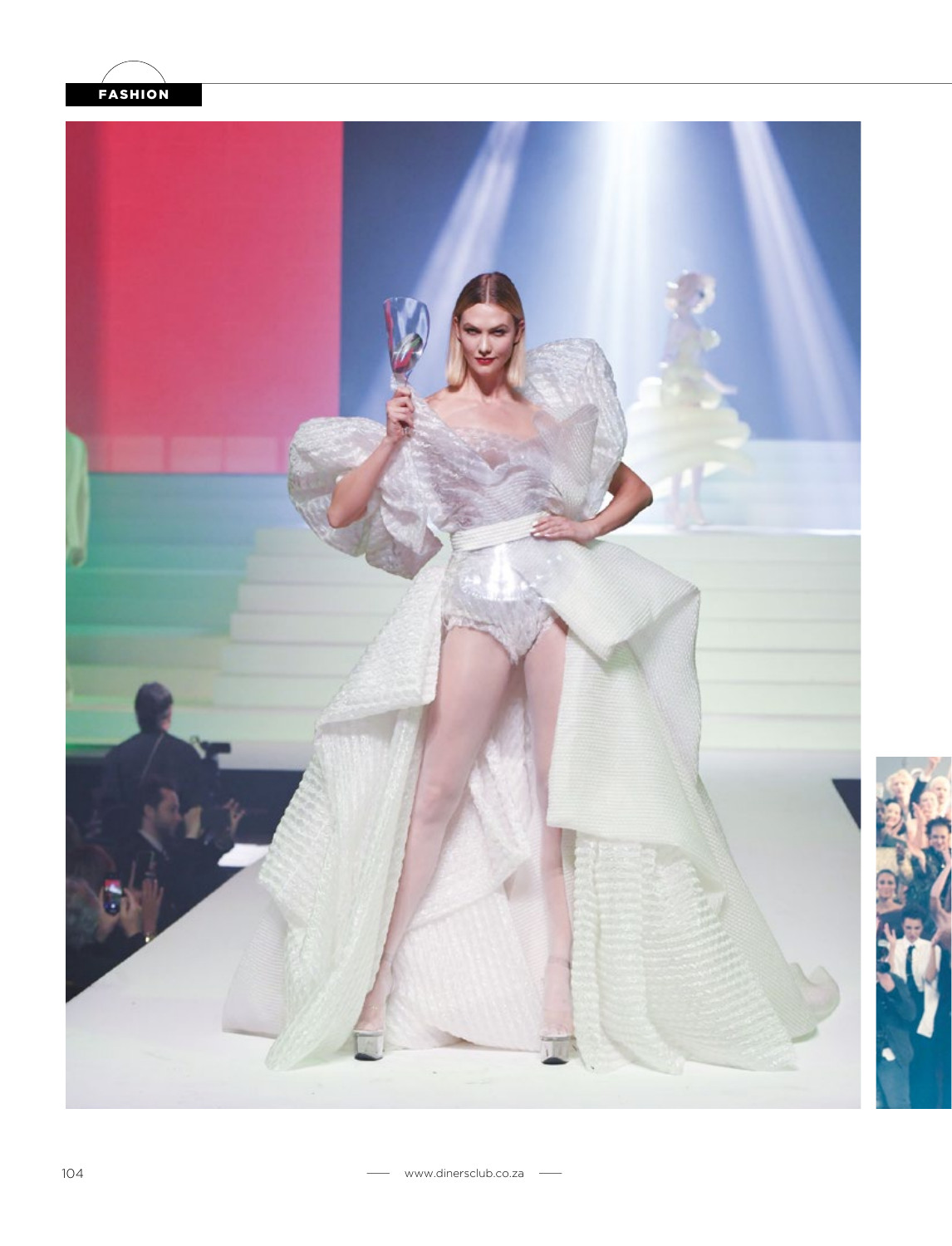## **FAREWELL**  MONSIEUR **FASHION**

*Jean-Paul Gaultier says Adieu to the Runway*

On 22 January 2020, fashion icon, Jean-Paul Gaultier, said goodbye to haute couture with a final runway show at Paris Fashion Week.

an array (ith an array of major supermodels wearing his designs, including Karlie Kloss, Gigi, major supermodels wearing his and Bella Hadid, fashion's original bad boy wrapped up his 50-year career with a spectacular show that celebrated the androgyny and sailor couture for which he had become famous.

The 67-year-old designer staged his swansong at the Théâtre du Châtelet, bidding adieu to the industry as loudly as he could by bringing the biggest names in fashion to Paris for what was clearly an entertaining evening. Boy George performed at the open and close of the show, setting the mood for the evening with Amy Winehouse's *Back to Black* and *Church of the Poison Mind*.

The designs of the collection were stunning and true to Gaultier's style, featuring fitted pieces, luxurious gowns, exaggerated shoulders, and much more. Supermodels were joined by celebrities, dancers, contortionists and drag queens on stage, for an unforgettable show that had the hundreds of audience members cheering non-stop for almost two hours.

For many, the show was an emotional goodbye, not only because Gaultier is beloved for his iconic designs, but also because he is one of the few living designers to be considered a national treasure, instantly recognisable to the public for his peroxide hair, Breton stripes and Cheshire cat grin.

## THE INFLUENCER PIONEER

Although he may have always been famously described as the *enfant terrible* of fashion, today Gaultier is one of the industry's é*minence grise*. In many ways, it took the fashion world decades to catch up with him. As early as 1976, Gaultier was a pioneer of diversity, streetwear, gender-fuidity and recycling – all of which are now marketing buzzwords for fashion houses. He was often a champion of models who defied easy categorisation – whether that was in age, body, gender or race – regularly scouting them on the street too. His clothes were shown on both men and women, which led people to describe his work as "androgynous" long before "gender-neutral" was in vogue.

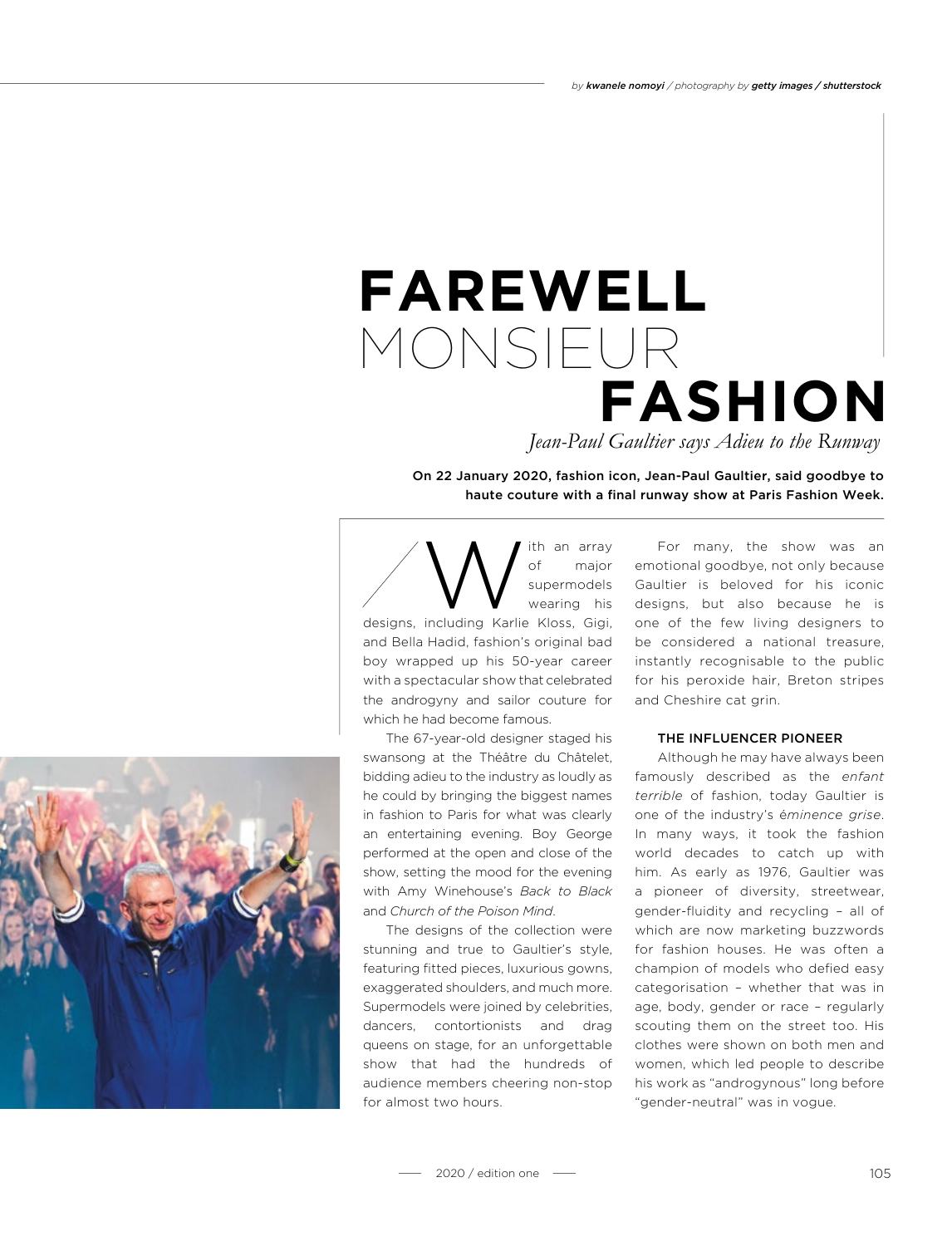

 $\beta$ 

*When he showed men in skirts in 1984, it caused as much controversy as when Madonna walked on stage in his famous "cone bra" during her Blonde Ambition Tour of 1990…*





When he showed men in skirts in 1984, it caused as much controversy as when Madonna walked on stage in his famous "cone bra" during her *Blonde Ambition Tour* of 1990, or when she appeared topless in the 1993 fashion show that Gaultier staged as an AIDS fundraiser.

Despite his iconoclasm, Gaultier is rarely spoken of with the same reverence as his contemporaries – such as the late Karl Lagerfeld or Azzedine Alaïa. That might be because

he appeared as a co-presenter on the satirical television show, *Eurotrash*, which was sneered at by the fashion world but managed to endear him to a mainstream audience and convey his naughty sense of humour. He later said that was the reason he missed out on the artistic directorship of Dior in 1996, which went to John Galliano instead.

Over the years, the Gaultier business dwindled, despite a steady income from his bestselling fragrances.